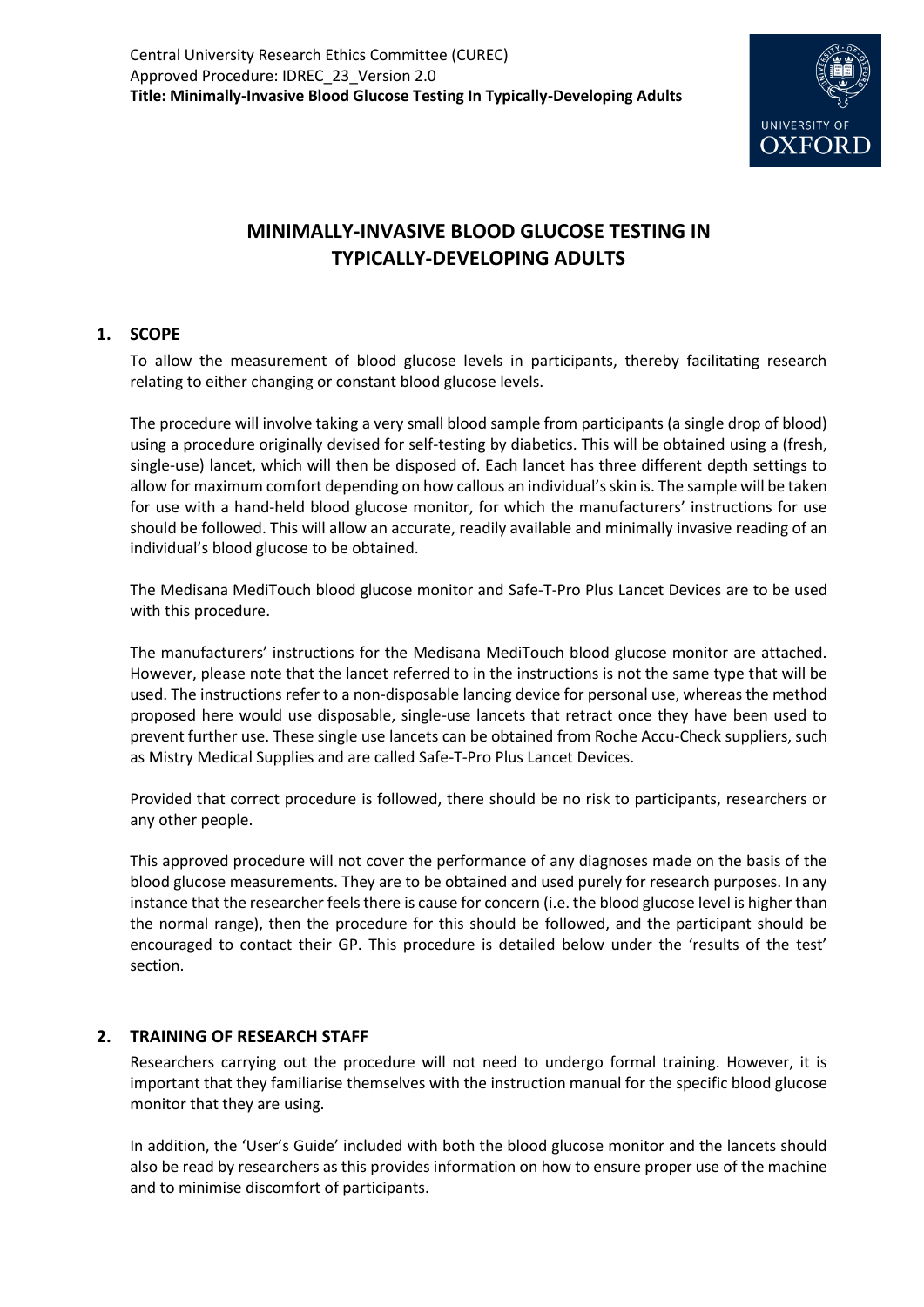#### **3. METHODS FOR RECRUITING PARTICIPANTS**

As the participant group covered by this approved procedure is not specialised in any way, their recruitment should be in line with guidelines set forth by the Central University Research Ethics Committee (CUREC), and any guidelines specific to individual departments and lab groups. Recruitment should not deviate from these approved procedures and guidelines. In view of the focus of the test on blood glucose, individuals will be asked if they are diabetic, but will not necessarily be excluded on these grounds.

## **4. INFORMATION PROVIDED TO PARTICIPANTS**

Participants should be given both a written and a verbal explanation of what the blood glucose testing involves. They should be made aware of the procedure at the time of recruitment and be given ample opportunity to ask questions. The procedure outlined in the 'Procedure' section below will be explained to them.

In addition to the procedure being explained to them, the limitations of the researcher's capabilities should also be explained. Therefore, it should be made clear that this is not a diagnostic test and that no health advice can be given by the researcher. At the beginning of the testing session it should be clearly explained that if, for whatever reason, the results give cause for concern then the participant would be encouraged to contact their GP. It will also be explained that in this instance the researcher can provide the participant with a letter explaining the results of the tests that were done so that they are able to pass this information on to their GP if they wish.

The Information Sheet should be written in simple and non-patronising language. Most wordprocessing packages provide readability statistics for a document, and one should aim for a 12-yearold (Year 7) reading level for adults.

Please refer to the **Information Sheet and template letter associated with this Approved Procedure.**

#### **5. CONSENT OF PARTICIPANTS**

Once the participants have had the procedure clearly explained to them and been given the opportunity to answer questions, written consent must be obtained specifically for the blood glucose testing component of the experiment.

Please refer to the **Consent Form associated with this Approved Procedure.**

Please also see CUREC's [current guidance on the informed consent process.](http://researchsupport.admin.ox.ac.uk/governance/ethics/resources/consent)

#### **6. PROCEDURE**

The researcher would carry out the following steps:

- a) Put on gloves and clean the test site (normally the side of a fingertip, avoiding thumb and index finger) by asking participants to wash their hands with warm soapy water and to dry them thoroughly. Cleaning is important to prevent contamination which could affect the result. Encourage participant to keep hands warm prior to sampling as this improves blood flow.
- b) Ensure the participant is seated comfortably or lying down before the procedure.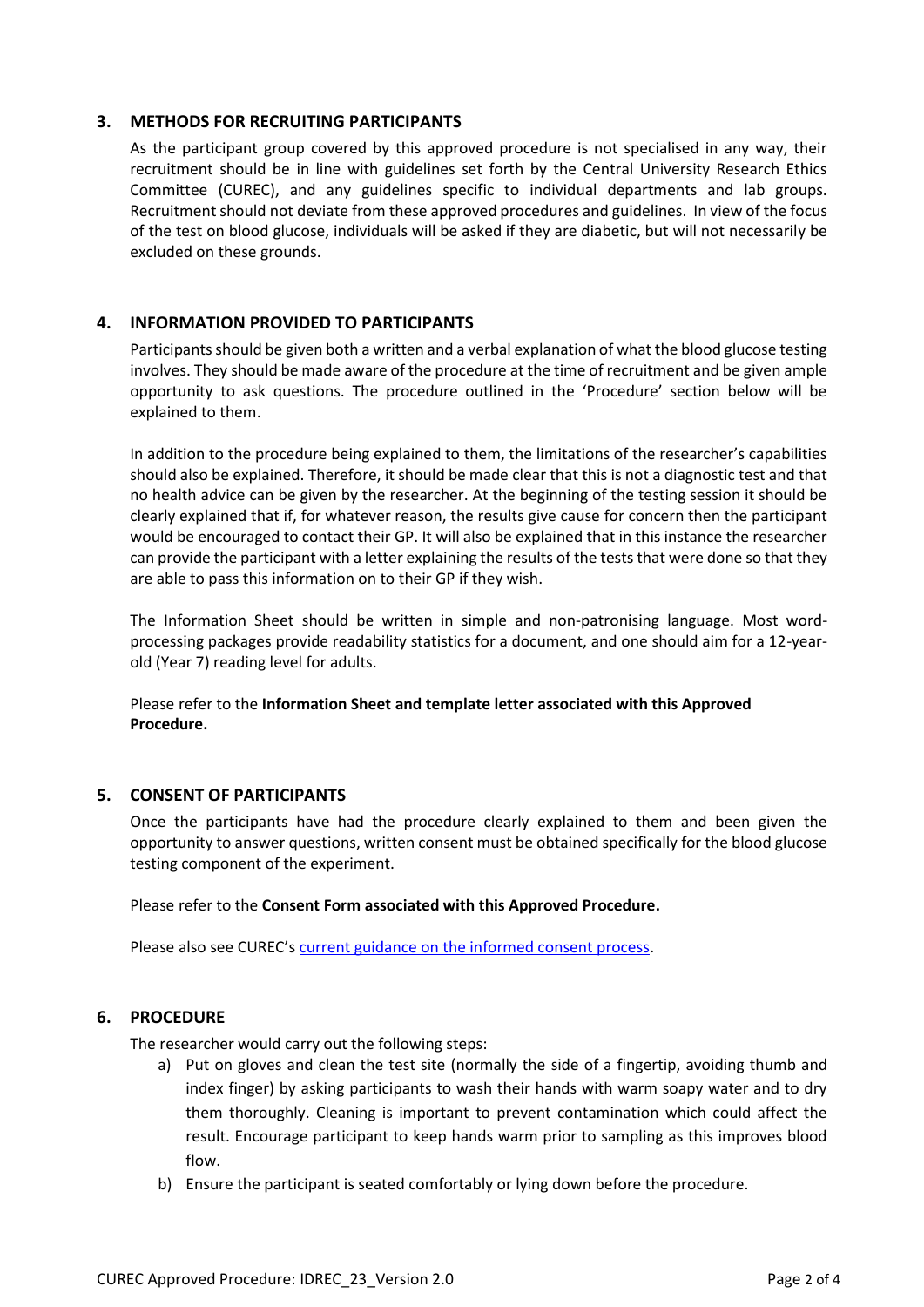- c) Place a new glucose-testing strip into the electronic meter according to manufacturer's instructions.
- d) Prepare a new single-use disposable lancet.
- e) Hang the arm below the heart for 30 seconds to increase blood flow.
- f) Puncture the site with the lancing device and then gently squeeze the finger in a downward motion to obtain a large enough drop of blood to cover the test strip.
- g) Place blood on testing strip and complete measurements with the monitor according to manufacturer's instructions, ensuring that the results are recorded in a logbook.
- h) Compress lanced area with a tissue or gauze until bleeding stops and apply a plaster if necessary.
- i) Promptly dispose of the lancet in a sharps bin and safely dispose of any waste.

## **7. COMPENSATION**

Consideration should be given to how and when participants are told about any recompense. Participant information sheets and recruitment materials should state that recompense will be made so that potential participants are not discouraged from participating by the associated costs. As a general rule, recruitment material should not state the value. However, if this is necessary (e.g. it is a requirement of a third-party recruiter), advertisements must not emphasise the value of the payment (for example, through the use of formatting). Further guidance is available within CUREC's [Best](https://researchsupport.admin.ox.ac.uk/governance/ethics/resources/bpg)  [Practice Guidance 05 on Payments and incentives in research.](https://researchsupport.admin.ox.ac.uk/governance/ethics/resources/bpg)

## **8. POTENTIAL RISKS TO PARTICIPANTS/RESEARCHERS/OTHERS AND WHAT WILL BE DONE TO MINIMISE**

There are a few potential risks involved in this testing of blood glucose, which the procedure is designed to minimise. There is the risk of the researcher contracting a blood-borne disease carried by the participant and so to prevent this, disposable latex or nitrile gloves must be worn at all times and disposed of in a safe and secure manner. Risk of infection to participants is also a possibility. To minimise this risk, participants are asked to thoroughly wash their hands to ensure the test site is clean, a fresh disposable lancet is used each time a sample is taken, and a fresh test strip is also used each time a sample is taken. In addition, tissues and plasters will be provided to protect the point of puncture from the possibility of infection. Ensure the participant is seating or lying comfortably before the procedure to minimise risk of injury in the event of a vasovagal (fainting) response.

#### **9. COMMUNICATION OF RESULTS**

Participants should be informed of the results of the blood glucose test. They will be told that the normal range of blood glucose levels is between 4 and 8 mmol/l.

Should their blood glucose levels fall outside these norms, the participants will be informed. This is the most beneficial course of action to take because the health implications of unusual blood glucose levels can be serious (for example, diabetes), and can be treated and managed effectively by medication. Therefore, the participant will be informed if his/her result is outside the normal range indicating the potential health implications and suggesting that they visit their GP as soon as possible. Such participants will be given a standard letter stating the results to be shown to their GP. If the blood sugar is out of range (low or high) and the participant also feels or appears unwell, they should seek urgent medical attention, and should be advised to dial 111.